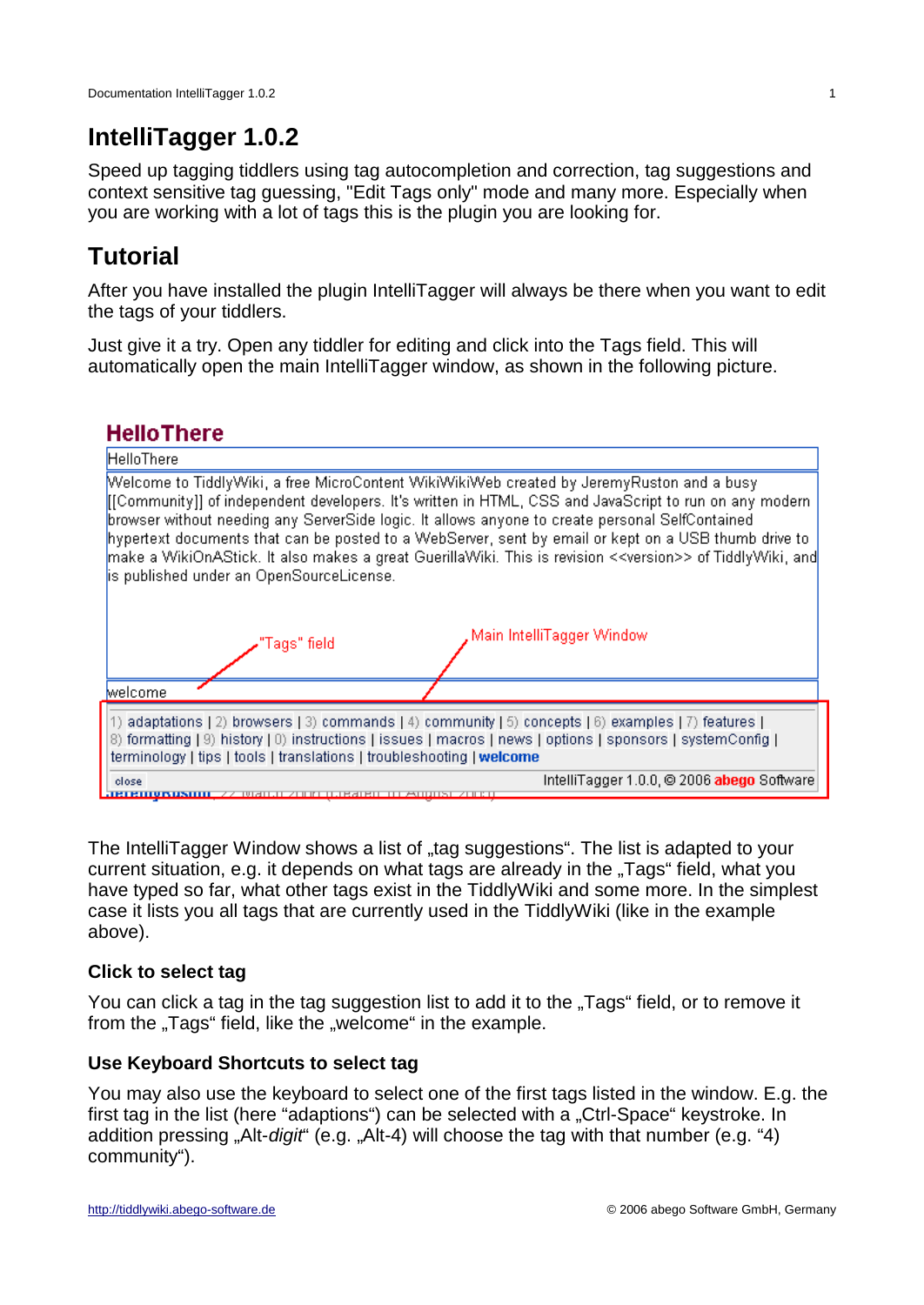#### **Use Tag Filtering**

If you start typing text into the Tags field the tag suggestions list will only display tags that contain the typed text. This way you can quickly get a shorter list of suggestions that makes it easy to choose from.

Here a little example: Assume you type an "s" into the Tags field. The tag suggestions will change to this:

| welcome s       |  |                                                                                                                |  |  |                                            |  |
|-----------------|--|----------------------------------------------------------------------------------------------------------------|--|--|--------------------------------------------|--|
|                 |  | [1] adaptations [2] browsers [3] commands [4] concepts [5] examples [6] features [7] history [                 |  |  |                                            |  |
|                 |  | 8) instructions [9) issues [0) macros   news   options   sponsors   systemConfig   tips   tools   translations |  |  |                                            |  |
| troubleshooting |  |                                                                                                                |  |  |                                            |  |
| close           |  |                                                                                                                |  |  | IntelliTagger 1.0.0, @ 2006 abego Software |  |

And if you continue and type an "y" the list just contains one word:

| welcome syj      |                                            |
|------------------|--------------------------------------------|
| (1) systemConfig |                                            |
| close            | IntelliTagger 1.0.0, @ 2006 abego Software |

Now you can just type "Return" or "Alt-1" to select the systemConfig tag.

### **Tag Suggestion and Correction**

You don't need to take care of the character case. Typing "sy" would also find "Symmetry" or "WorldSystem".

IntelliTagger will also correct your typing when a tag is selected. E.g. if you typed "sy" and and select "Symmetry" your typed (lowercase) text will be replaced by "Symmetry".

So you don't need to recall the correct spelling of a tag when working with IntelliTagger, and you can ignore the "Shift" most of the time.

#### **Getting Information About a Tag**

If you Shift-Click a tag in the list you can see all other tiddlers that are using this tag.

| welcome.                                                                                                                                                                                                                                                                            |                               |                                            |  |  |  |
|-------------------------------------------------------------------------------------------------------------------------------------------------------------------------------------------------------------------------------------------------------------------------------------|-------------------------------|--------------------------------------------|--|--|--|
| 1) adaptations [2) browsers [3) commands [4) community [5) concepts [6) examples [7) features [<br>8) formatting (9) history (0) instructions Lissues Lmacros   news   options   sponsors   systemConfig  <br>terminology   tips   tools   translations   troubleshooting   welcome |                               |                                            |  |  |  |
| close                                                                                                                                                                                                                                                                               | Open all                      | IntelliTagger 1.0.0, @ 2006 abego Software |  |  |  |
|                                                                                                                                                                                                                                                                                     | <b>CharacterEncoding</b>      |                                            |  |  |  |
|                                                                                                                                                                                                                                                                                     | <b>SaveUnpredictabilities</b> |                                            |  |  |  |
|                                                                                                                                                                                                                                                                                     | ServicePack2Problems          |                                            |  |  |  |
|                                                                                                                                                                                                                                                                                     | Open tag 'troubleshooting'    |                                            |  |  |  |

This may be useful e.g. to decide if a certain tag "is appropriate" for this tiddler by looking at the context it was used already. Or you may use the "Open tag '..." option to read the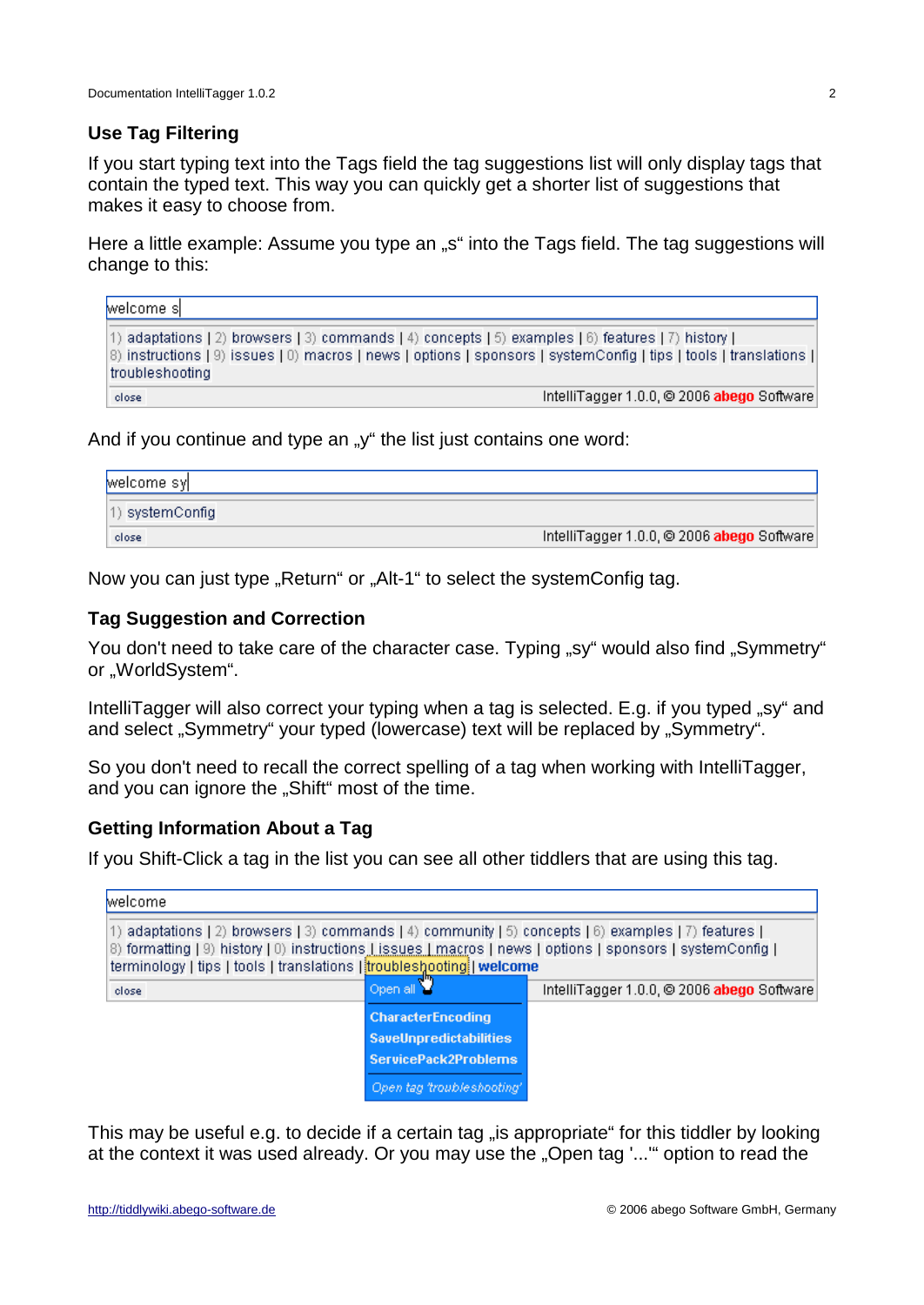tag's description if the tag has an own tiddler.

#### **Adding new Tags**

Of cause you can still type in new tags into the Tags field, as if IntelliTagger is not installed. These new tags will automatically be added to the tag suggestions list.

### **Tag Guessing**

If you are using tags intensively you will benefit a lot from IntelliTagger's "Tag Guessing" feature.

IntelliTagger analyses the tiddler you are currently working on and tries to "guess" what tags you may want to add to the tiddler. If it comes up with some guesses it displays those tags in the "Tag Guesses" area above the "normal" tag suggestions.

E.g. if you have already added the tag "troubleshooting" to the tiddler IntelliTagger will look for other tiddlers with that tag and tries to find out if there are "interesting" tags used by those other tiddlers.

| troubleshooting                          | Tag Guesses I | Other Tags                                                                                                                                                                                                    |  |
|------------------------------------------|---------------|---------------------------------------------------------------------------------------------------------------------------------------------------------------------------------------------------------------|--|
| 1) issues (2) instructions               |               |                                                                                                                                                                                                               |  |
| translations   troubleshooting   welcome |               | 3) adaptations (4) browsers (5) commands (6) community $ Z $ concepts (8) examples (9) features (<br>0) formatting   history   macros   news   options   sponsors   systemConfig   terminology   tips   tools |  |
| close                                    |               | IntelliTagger 1.0.0, @ 2006 abego Software                                                                                                                                                                    |  |

The Tag Guesses list is sorted by "importance", i.e. those tags that are more likely to be added are listed first.

You will notice that tag guessing will getting better and better the more your are using tags in your tiddlers. And you may be encouraged to use more than just one tag per tiddler.